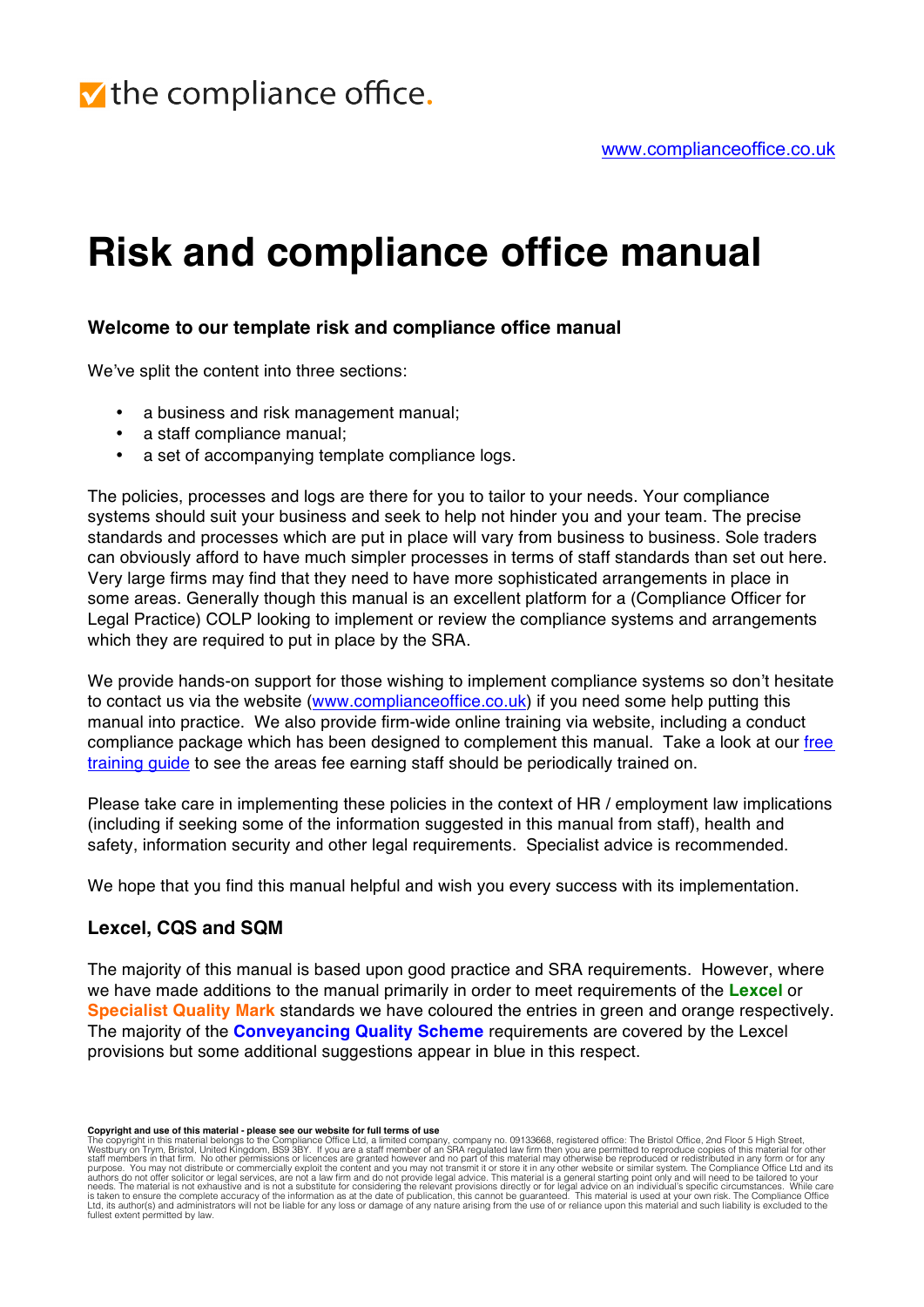# **Office handbook**

This manual sets out how we run our organisation. It is split into the following sections:

**A. Business and risk management manual** - this sets out how we set our strategy and manage our organisation and the risks posed to us. It is primarily intended for our management team and for Lexcel purposes our compliance plan.

| Sections: | A <sub>1</sub>  | About us                                         |
|-----------|-----------------|--------------------------------------------------|
|           | A2              | Governance                                       |
|           | A3              | Risk management                                  |
|           | A4              | Quality and risk assurance                       |
|           | A5              | Compliance officer roles                         |
| Annexure  | AA1             | Management Committee terms of reference          |
|           | AA <sub>2</sub> | Business continuity plan                         |
|           | AA3             | Local file review form                           |
|           | AA4             | Central file review form                         |
|           | AA5             | Anti-money laundering and financial crime policy |
|           | AA6             | Information management and security policy       |

**B. Staff compliance manual** - this sets clear ethical and compliance standards for our staff, including restrictions on activities which we have identified as high risk. It is to be read by all of our staff.

| ∣ Sections | B1             | Our ethical values                 |
|------------|----------------|------------------------------------|
|            | B <sub>2</sub> | Information we need from our staff |
|            | B <sub>3</sub> | New client instructions            |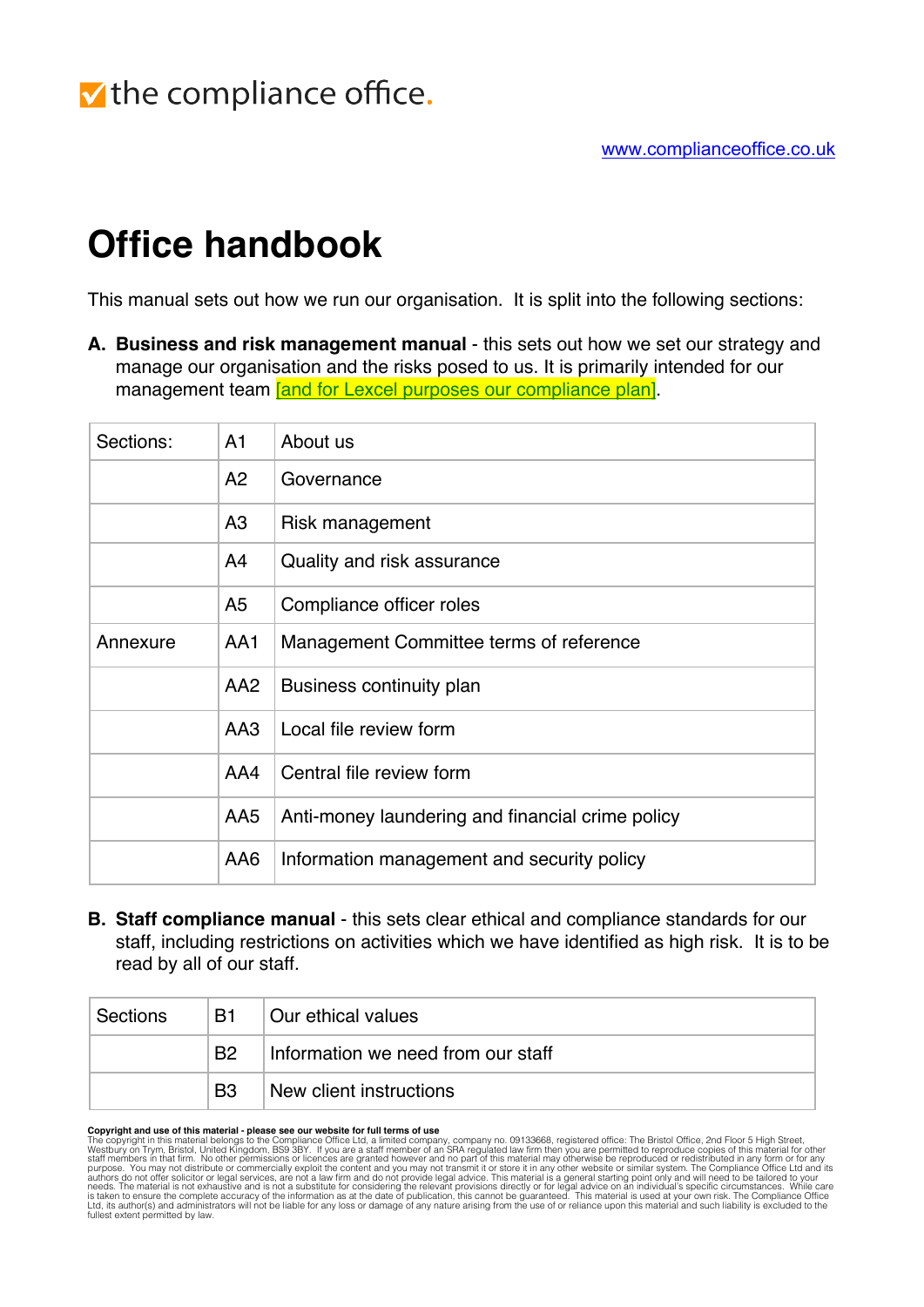## V the compliance office.

#### www.complianceoffice.co.uk

|          | <b>B4</b>       | Confidentiality and data protection               |
|----------|-----------------|---------------------------------------------------|
|          | <b>B5</b>       | Service standards                                 |
|          | B <sub>6</sub>  | Undertakings                                      |
|          | B7              | Publicity                                         |
|          | B <sub>8</sub>  | Litigation, advocacy and our duties to the Court  |
|          | B <sub>9</sub>  | Working with third parties                        |
|          | <b>B10</b>      | Client complaints and claims against us           |
|          | <b>B11</b>      | Reserved legal activities and financial services  |
|          | <b>B12</b>      | Ceasing to act for the client and matter closures |
|          | <b>B13</b>      | Learning and development                          |
| Annexure | AB <sub>1</sub> | Equality and Inclusion policy                     |
|          | AB <sub>2</sub> | Client feedback and complaints                    |
|          | AB <sub>3</sub> | <b>Outsourcing policy</b>                         |
|          | AB4             | Procurement and Bribery Act policy                |
|          | AB <sub>5</sub> | Sharing concerns policy                           |
|          | AB <sub>6</sub> | Acceptable use policy                             |
|          | AB7             | Anti-money laundering procedures and forms        |
|          | AB <sub>8</sub> | Potential breach notification form                |

## **C. [enter other sections of your handbook as appropriate, i.e. financial management and people management]**

### **Schedule of compliance logs**